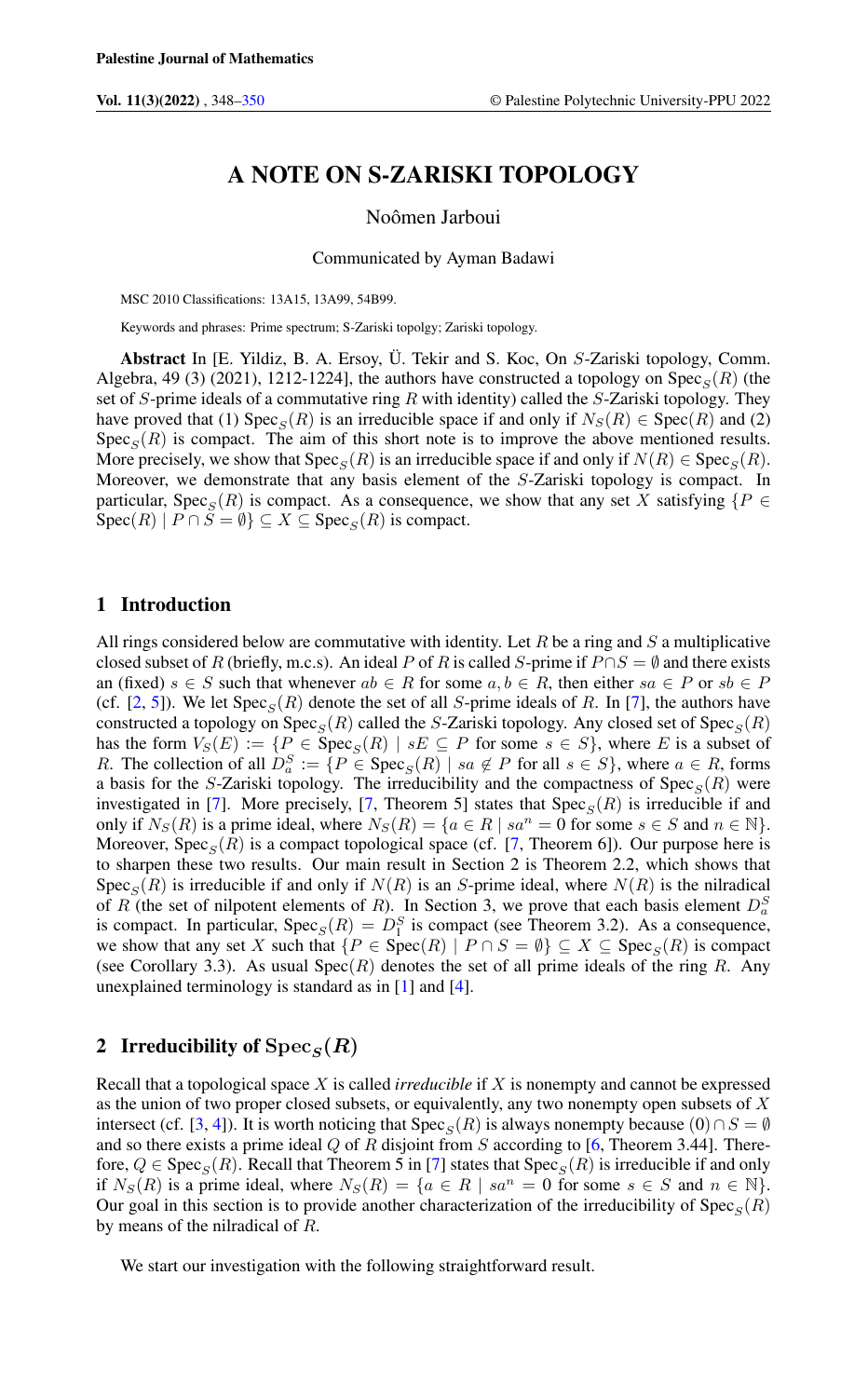Lemma 2.1. *Let* R *be a commutative ring and* S *a m.c.s of* R*. Then*

$$
a \in N_S(R) \Longleftrightarrow \exists s \in S \text{ such that } sa \in N(R).
$$

*Proof.* " $\Longrightarrow$ " Since  $a \in N_S(R)$ , then there exist  $s \in S$  and  $n \in \mathbb{N}$  such that  $sa^n = 0$ . Thus,  $(sa)^n = s^{n-1}(sa^n) = 0$ . This shows that  $sa \in N(R)$ . " $\Longleftarrow$ " By assumption, there exist  $s \in S$  and  $n \in \mathbb{N}$  such that  $(sa)^n = 0$ . Put  $s^* = s^n \in S$ . Clearly,  $s^* a^n = 0$ . Hence,  $a \in N_S(R)$ .  $\Box$ 

We present now the titular result of this section which improves [\[7,](#page-2-3) Theorem 5].

Theorem 2.2. *Let* R *be a commutative ring and* S *a m.c.s of* R*. Then the following statements are equivalent:*

 $(1)$  Spec<sub>S</sub> $(R)$  *is an irreducible space;* 

 $(2)$   $N(R) \in \text{Spec}_S(R)$ ;

 $(3)$   $N_S(R) \in Spec(R)$ .

*Proof.* (1)  $\Longrightarrow$  (2) Firstly, notice that  $N(R) \cap S = \emptyset$  since  $0 \notin S$ . Assume by way of contradiction that  $N(R) \notin \text{Spec}_S(R)$ . Then, for any  $s \in S$ , there exist  $a, b \in R$  such that  $ab \in N(R)$  but sa, sb  $\notin N(R)$ . As sa  $\notin N(R)$  for any  $s \in S$ , it follows from Lemma 2.1 that  $a \not\in N_S(R)$ . Thus,  $D_a^S \neq \emptyset$  by virtue of [\[7,](#page-2-3) Proposition 6]. A similar argument shows that  $D_b^S \neq \emptyset$ . Since  $ab \in N(R)$ , then  $ab \in N_S(R)$ . Another appeal to [\[7,](#page-2-3) Proposition 6] guarantees that  $D_{ab}^S = \emptyset$ . Since  $D_a^S \cap D_b^S = D_{ab}^S$  according to [\[7,](#page-2-3) Proposition 6], we get readily  $D_a^S \cap D_b^S = \emptyset$ . This shows that  $Spec_S(R)$  is not irreducible, the desired contradiction.

 $(2) \Longrightarrow (3)$  Let  $a, b \in R$  such that  $ab \in N_S(R)$ . According to Lemma 2.1, there exists  $s \in S$  such that  $sab \in N(R)$ . As  $N(R)$  is an S-prime ideal, then there exists  $s^* \in S$  such that either  $s^*sa \in S$  $N(R)$  or  $s^*b \in N(R)$ . Using again Lemma 2.1, we deduce that  $a \in N_S(R)$  or  $b \in N_S(R)$ .  $(3) \implies (1)$  Follows readily from [\[7,](#page-2-3) Theorem 5].  $\Box$ 

Lemma 2.3. *Let* R *be a commutative ring and* S *a m.c.s of* R*. Then*

$$
P \in \text{Spec}_S(R) \Longrightarrow \sqrt{P} \in \text{Spec}_S(R).
$$

 $\sqrt{P}$ . Then there exists  $n \in \mathbb{N}$  such that  $a^n b^n \in P$ . As *Proof.* Let  $a, b \in R$  such that  $ab \in R$  $P \in \text{Spec}_S(R)$ , then there exists  $s \in S$  such that either  $sa^n \in P$  or  $sb^n \in P$ . Hence, either  $sa \in \sqrt{P}$  or  $sb \in \sqrt{P}$ . This completes the proof.  $\Box$ 

Recall from [\[5\]](#page-2-2) that a ring R is said to be an *S*-integral domain if there exists a fixed  $s \in S$ such that whenever  $ab = 0$  for some  $a, b \in R$ , then either  $sa = 0$  or  $sb = 0$ . This concept generalizes that of an integral domain. It is not difficult to check that  $R$  is an  $S$ -integral domain if and only if  $(0) \in \text{Spec}_S(R)$ . Next we recover [\[7,](#page-2-3) Corollary 1].

Corollary 2.4. *Let* R *be a commutative ring and* S *a m.c.s of* R*. If* R *is an* S*-integral domain,*  $then\ {\rm Spec}_S(R)$  *is an irreducible space.* 

*Proof.* As R is an S-integral domain, then  $(0) \in \text{Spec}_S(R)$ . Hence,  $N(R) = \sqrt{(0)} \in \text{Spec}_S(R)$ by virtue of Lemma 2.3. Thus,  $Spec_S(R)$  is an irreducible space by Theorem 2.2.  $\Box$ 

### 3 Compactness of  $\text{Spec}_S(R)$

Recall from [\[4\]](#page-2-5) that a topological space X is called *compact* if any open cover of X has a finite subcover. Recall also [\[7,](#page-2-3) Definition 1] that if R is a commutative ring, S is a m.c.s of R and I is an ideal of  $R$ , then the  $S$ -radical of  $I$  is defined by:

$$
\sqrt[S]{I} := \{ a \in R \mid sa^n \in I \text{ for some } s \in S \text{ and } n \in \mathbb{N} \}.
$$

Lemma 3.1. *Let* R *be a commutative ring and* S *a m.c.s of* R*. If* I *and* J *are ideals of* R*. Then*

$$
V_S(I) \subseteq V_S(J) \Longleftrightarrow {}^S \!\!\sqrt{J} \subseteq {}^S \!\!\sqrt{I}.
$$